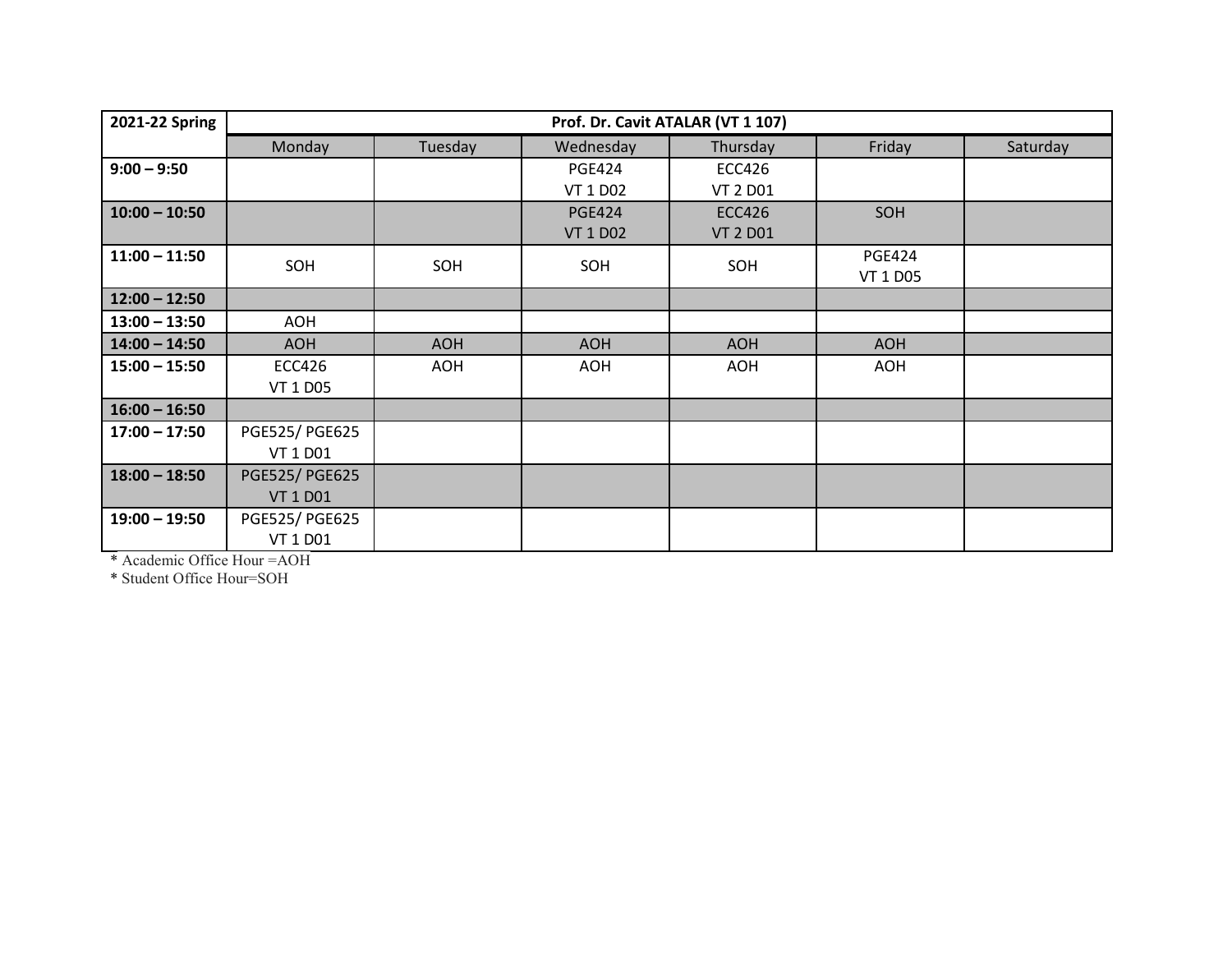|                 | Prof. Dr. Salih SANER (VT 1 108) |                                  |            |            |                                  |          |  |
|-----------------|----------------------------------|----------------------------------|------------|------------|----------------------------------|----------|--|
| 2021-22 Spring  | Monday                           | Tuesday                          | Wednesday  | Thursday   | Friday                           | Saturday |  |
| $9:00 - 9:50$   | <b>PGE402</b><br>VT 1 D01        | AOH                              |            |            | <b>PGE312</b><br>VT 1 D01        |          |  |
| $10:00 - 10:50$ | <b>PGE402</b><br><b>VT 1 D01</b> | <b>AOH</b>                       |            |            | <b>PGE312</b><br><b>VT 1 D01</b> |          |  |
| $11:00 - 11:50$ | <b>PGE402</b><br>VT 1 D01        | <b>PGE405</b><br>VT 1 D01        | SOH        |            | <b>PGE312</b><br>VT 1 D01        |          |  |
| $12:00 - 12:50$ |                                  | <b>PGE405</b><br><b>VT 1 D01</b> | <b>AOH</b> |            | SOH                              |          |  |
| $13:00 - 13:50$ |                                  | <b>PGE405</b><br>VT 1 D01        | <b>AOH</b> |            | <b>AOH</b>                       |          |  |
| $14:00 - 14:50$ | SOH                              | SOH                              |            | <b>AOH</b> | <b>AOH</b>                       |          |  |
| $15:00 - 15:50$ | AOH                              | PGE546/PGE646<br>VT 1 D01        |            | <b>AOH</b> |                                  |          |  |
| $16:00 - 16:50$ | <b>AOH</b>                       | PGE546/PGE646<br><b>VT 1 D01</b> |            | SOH        |                                  |          |  |
| $17:00 - 17:50$ |                                  | PGE546/PGE646<br>VT 1 D01        |            |            |                                  |          |  |
| $18:00 - 18:50$ |                                  |                                  |            |            |                                  |          |  |
| $19:00 - 19:50$ |                                  |                                  |            |            |                                  |          |  |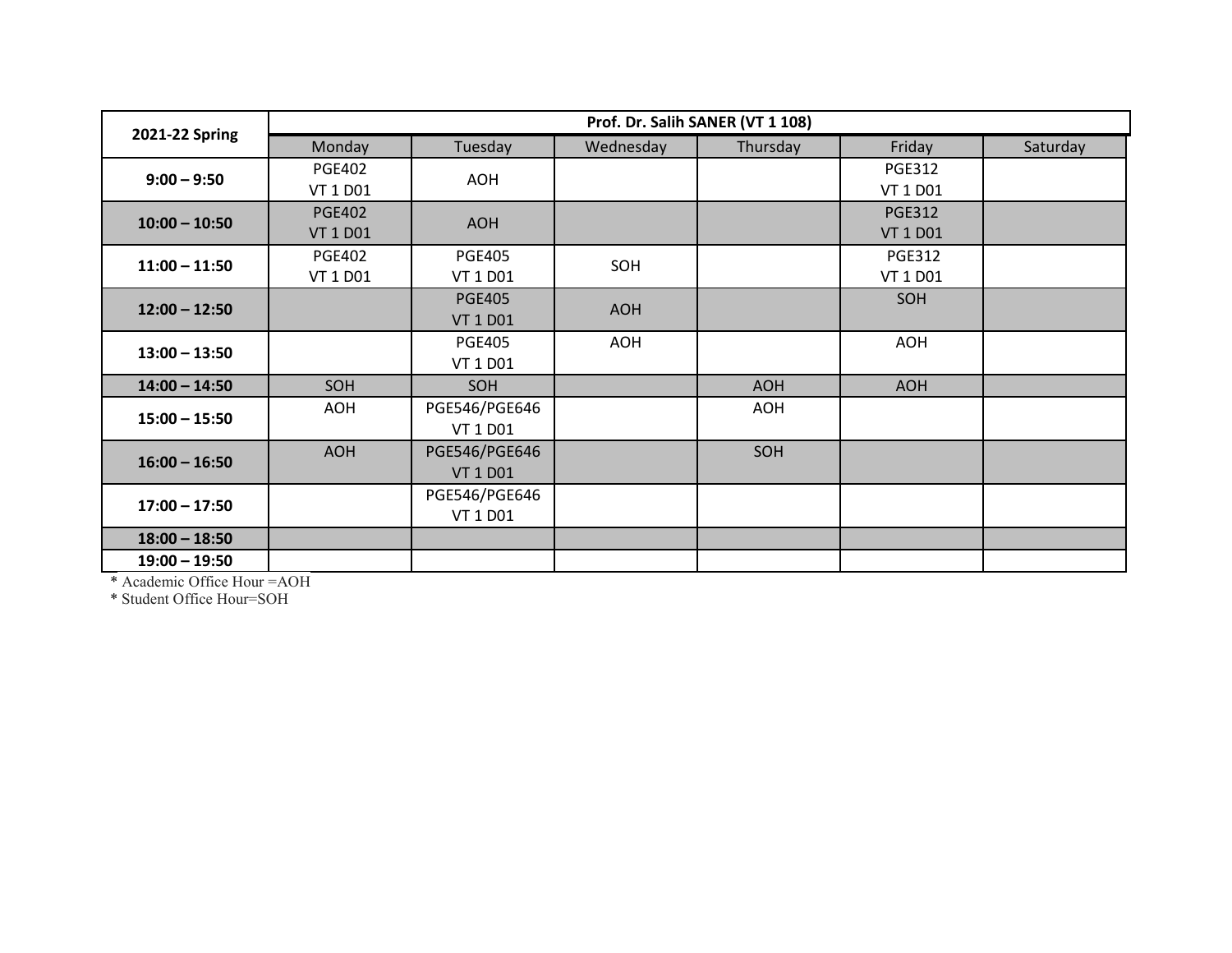| 2021-22         | Assist. Prof. Dr. Ersen ALP |         |           |          |            |               |  |  |
|-----------------|-----------------------------|---------|-----------|----------|------------|---------------|--|--|
| <b>Spring</b>   | Monday                      | Tuesday | Wednesday | Thursday | Friday     | Saturday      |  |  |
| $9:00 - 9:50$   |                             |         |           |          |            |               |  |  |
| $10:00 - 10:50$ |                             |         |           |          |            |               |  |  |
| $11:00 - 11:50$ |                             |         |           | AOH      |            |               |  |  |
| $12:00 - 12:50$ |                             |         | SOH       |          | <b>AOH</b> |               |  |  |
| $13:00 - 13:50$ | AOH                         | AOH     |           |          |            |               |  |  |
| $14:00 - 14:50$ |                             |         |           |          |            |               |  |  |
| $15:00 - 15:50$ |                             | SOH     |           |          |            |               |  |  |
| $16:00 - 16:50$ |                             |         |           |          |            |               |  |  |
| $17:00 - 17:50$ |                             |         |           |          |            |               |  |  |
| $18:00 - 18:50$ | <b>PGE308</b>               |         |           |          |            | <b>PGE310</b> |  |  |
| $19:00 - 19:50$ | <b>PGE308</b>               |         |           |          |            | <b>PGE310</b> |  |  |
| $20:00 - 20:50$ | <b>PGE308</b>               |         |           |          |            | <b>PGE310</b> |  |  |
| $21:00 - 21:50$ | <b>PGE308</b>               |         |           |          |            | <b>PGE310</b> |  |  |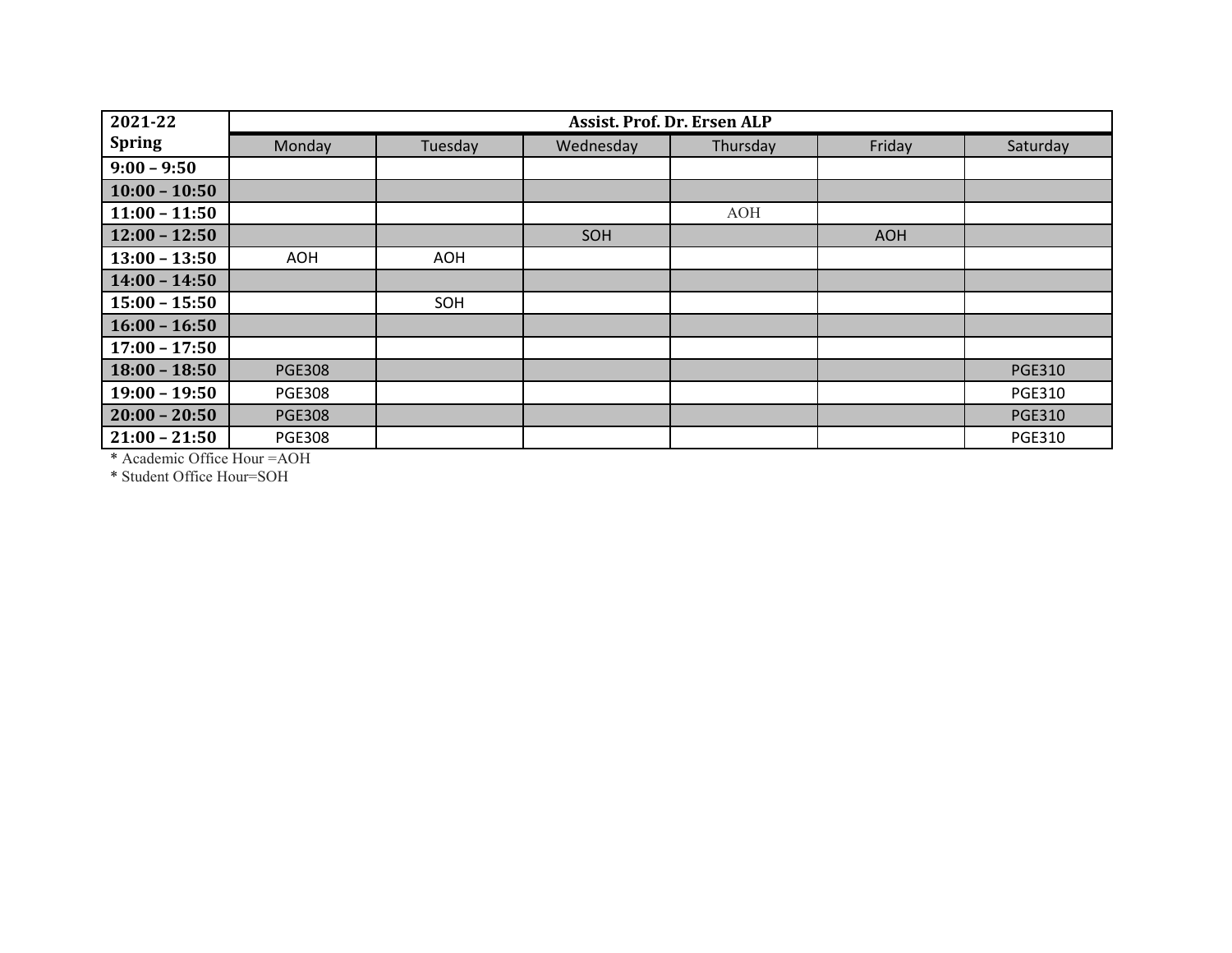| 2021-22 Spring                                         | Prof. Dr. Kadir GURGEY      |               |            |            |               |          |  |
|--------------------------------------------------------|-----------------------------|---------------|------------|------------|---------------|----------|--|
|                                                        | Monday                      | Tuesday       | Wednesday  | Thursday   | Friday        | Saturday |  |
| $9:00 - 9:50$                                          |                             |               |            |            | <b>PGE202</b> |          |  |
| $10:00 - 10:50$                                        |                             | <b>PGE202</b> |            |            | <b>PGE202</b> |          |  |
| $11:00 - 11:50$                                        | <b>AOH</b>                  | AOH           |            | <b>AOH</b> |               |          |  |
| $12:00 - 12:50$                                        | <b>AOH</b>                  | <b>AOH</b>    |            | <b>AOH</b> | <b>AOH</b>    |          |  |
| $13:00 - 13:50$                                        |                             |               | SOH        |            | AOH           |          |  |
| $14:00 - 14:50$                                        | SOH                         | SOH           | <b>AOH</b> | SOH        | SOH           |          |  |
| $15:00 - 15:50$                                        |                             |               | AOH        |            |               |          |  |
| $16:00 - 16:50$                                        |                             |               |            |            |               |          |  |
| $17:00 - 17:50$                                        |                             |               |            |            |               |          |  |
| $18:00 - 18:50$                                        |                             |               |            |            |               |          |  |
| $19:00 - 19:50$<br>$\cdots$ $\cdots$ $\cdots$ $\cdots$ | $\sim$ $\sim$ $\sim$ $\sim$ |               |            |            |               |          |  |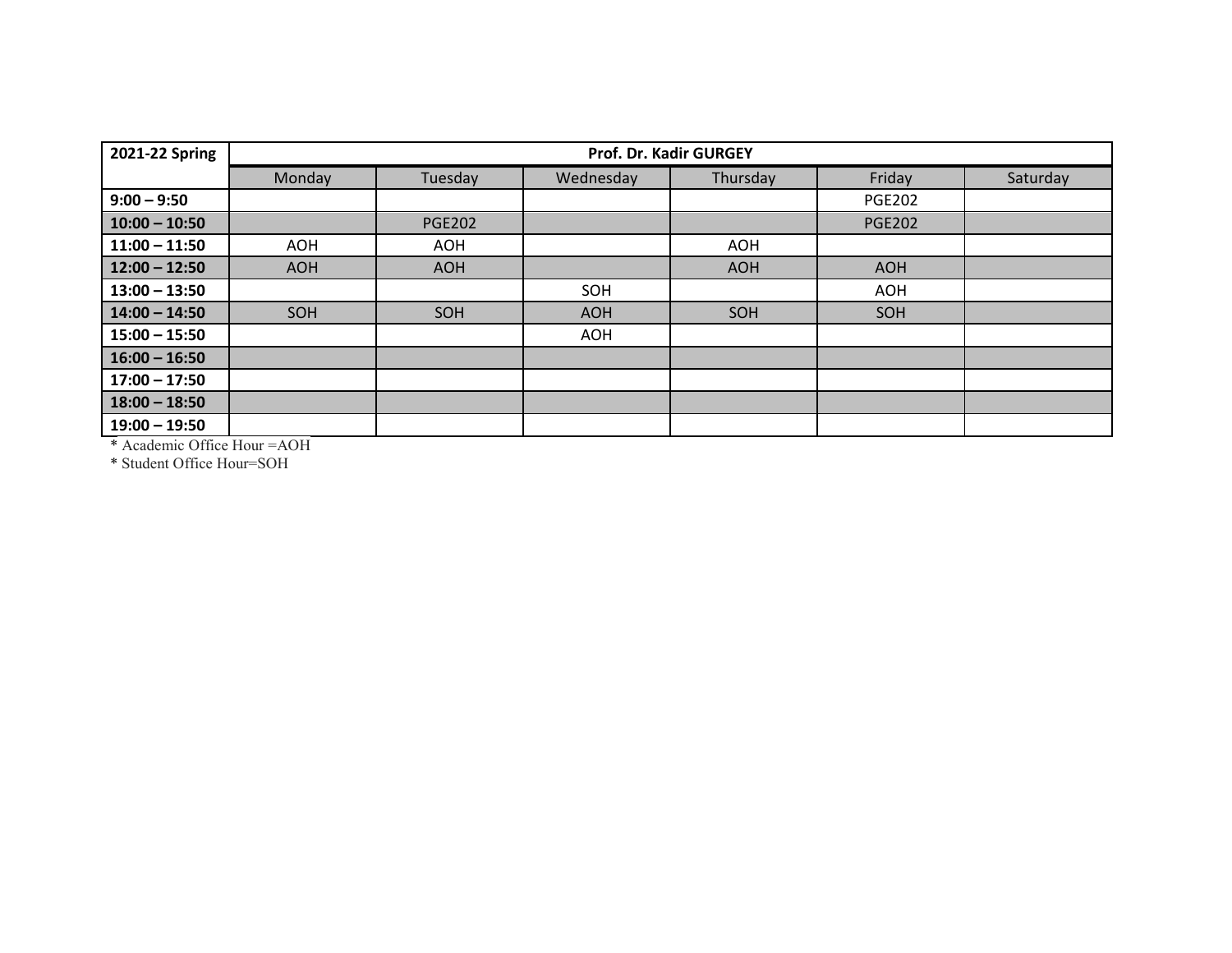| 2021-22 Spring  | Assist. Prof. Dr. Serhat CANBOLAT (VT 1 108) |                                  |                                  |                                  |            |          |
|-----------------|----------------------------------------------|----------------------------------|----------------------------------|----------------------------------|------------|----------|
|                 | Monday                                       | Tuesday                          | Wednesday                        | Thursday                         | Friday     | Saturday |
| $9:00 - 9:50$   | AOH                                          | <b>PGE422</b><br>VT 1 D01        | AOH                              | <b>PGE422</b><br>VT 1 D01        | <b>AOH</b> |          |
| $10:00 - 10:50$ | <b>AOH</b>                                   | <b>PGE422</b><br><b>VT 1 D01</b> | SOH                              | <b>PGE411</b><br><b>VT 1 D04</b> | <b>AOH</b> |          |
| $11:00 - 11:50$ | SOH                                          | SOH                              | <b>PGE305</b><br><b>VT 2 D05</b> | SOH                              | SOH        |          |
| $12:00 - 12:50$ |                                              | <b>PGE305</b><br><b>EZ 0 D03</b> | <b>PGE305</b><br><b>VT 2 D05</b> | <b>AOH</b>                       |            |          |
| $13:00 - 13:50$ |                                              | <b>AOH</b>                       | AOH                              |                                  |            |          |
| $14:00 - 14:50$ |                                              | <b>PGE403</b><br><b>VT 2 D01</b> | <b>PGE411</b><br><b>VT 1 D05</b> | <b>AOH</b>                       |            |          |
| $15:00 - 15:50$ |                                              | <b>PGE403</b><br><b>VT 2 D02</b> | <b>PGE411</b><br><b>VT 1 D06</b> |                                  |            |          |
| $16:00 - 16:50$ |                                              | <b>AOH</b>                       | <b>PGE403</b><br><b>VT 2 D03</b> |                                  |            |          |
| $17:00 - 17:50$ |                                              |                                  | PGE505/PGE605<br>VT 1 D01        |                                  |            |          |
| $18:00 - 18:50$ |                                              |                                  | PGE505/PGE605<br><b>VT 1 D01</b> |                                  |            |          |
| $19:00 - 19:50$ |                                              |                                  | PGE505/PGE605<br>VT 1 D01        |                                  |            |          |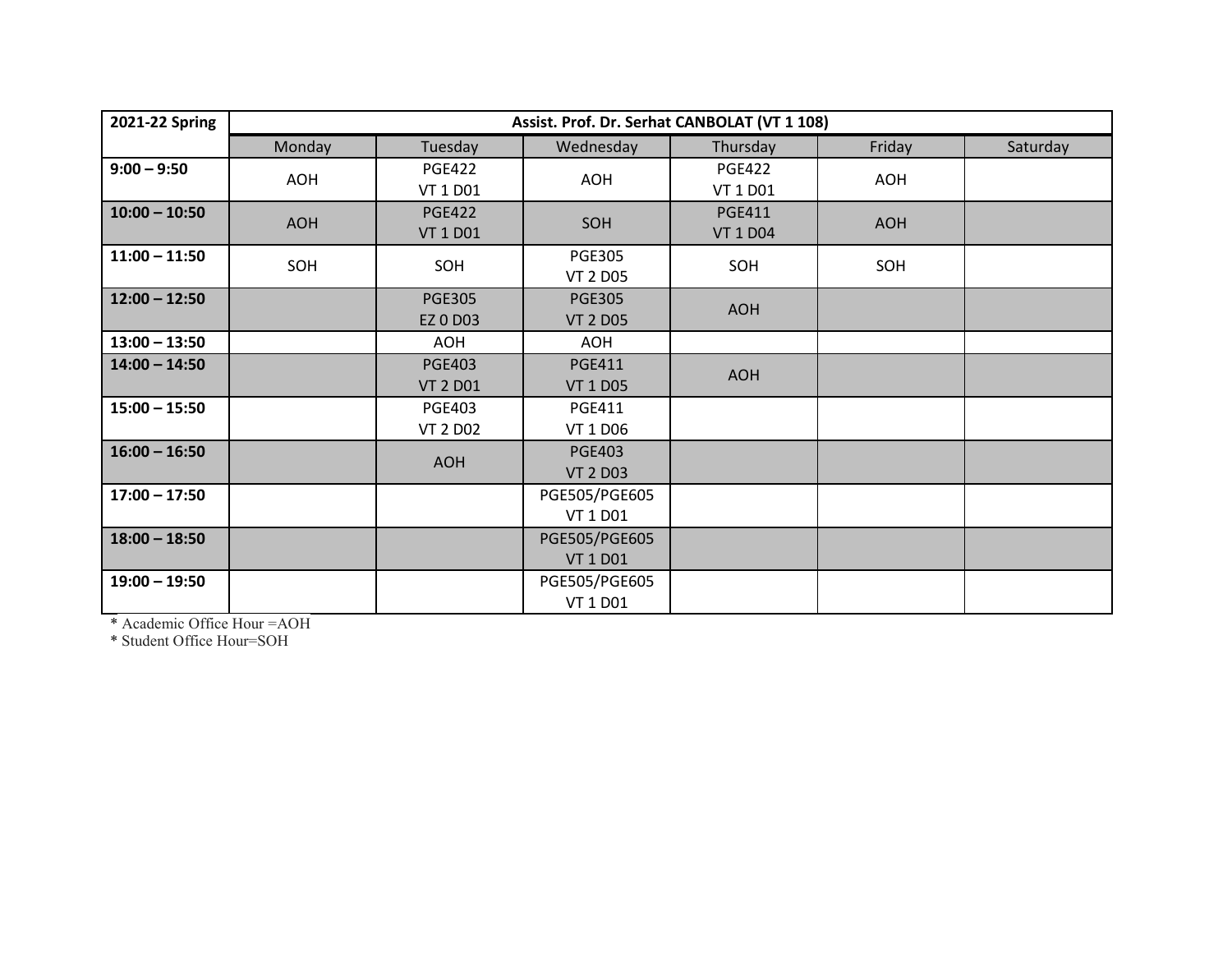| <b>Spring 2021-22</b> | Dr. Yesbarer.IQSG@NER(ENTER110) |               |                     |                      |               |          |  |
|-----------------------|---------------------------------|---------------|---------------------|----------------------|---------------|----------|--|
|                       | Monday                          | Tuesday       | Wednesday           | Thursday             | Friday        | Saturday |  |
| $9:00 - 9:50$         |                                 | <b>PGE303</b> |                     |                      |               |          |  |
| $10:00 - 10:50$       | <b>AOH</b>                      | <b>PGE303</b> | <b>AOH</b>          | <b>SOH</b>           | SOH           |          |  |
| $11:00 - 11:50$       | AOH                             | SOH           | AOH                 | <b>PGE407</b>        | AOH           |          |  |
| $12:00 - 12:50$       | <b>SOH</b>                      |               | <b>PGE407</b>       | <b>PGE407</b>        | <b>PGE436</b> |          |  |
| $13:00 - 13:50$       | AOH                             | POLO436       | <b>AOH</b>          | POSECH <sub>20</sub> | <b>PGE436</b> |          |  |
| $14:00 - 14:50$       |                                 |               | <b>AOH</b>          | <b>PGE220</b>        | <b>PGE303</b> |          |  |
| $ 15:00 - 15:50 $     |                                 |               | POLEB <sub>04</sub> | AOH                  | <b>PGE306</b> |          |  |
| $16:00 - 16:50$       |                                 |               | SOH                 | <b>AOH</b>           |               |          |  |
| $17:00 - 17:50$       |                                 |               | <b>PGE304</b>       |                      | <b>PGE306</b> |          |  |
| $18:00 - 18:50$       |                                 |               |                     |                      |               |          |  |
| $19:00 - 19:50$       |                                 |               |                     |                      |               |          |  |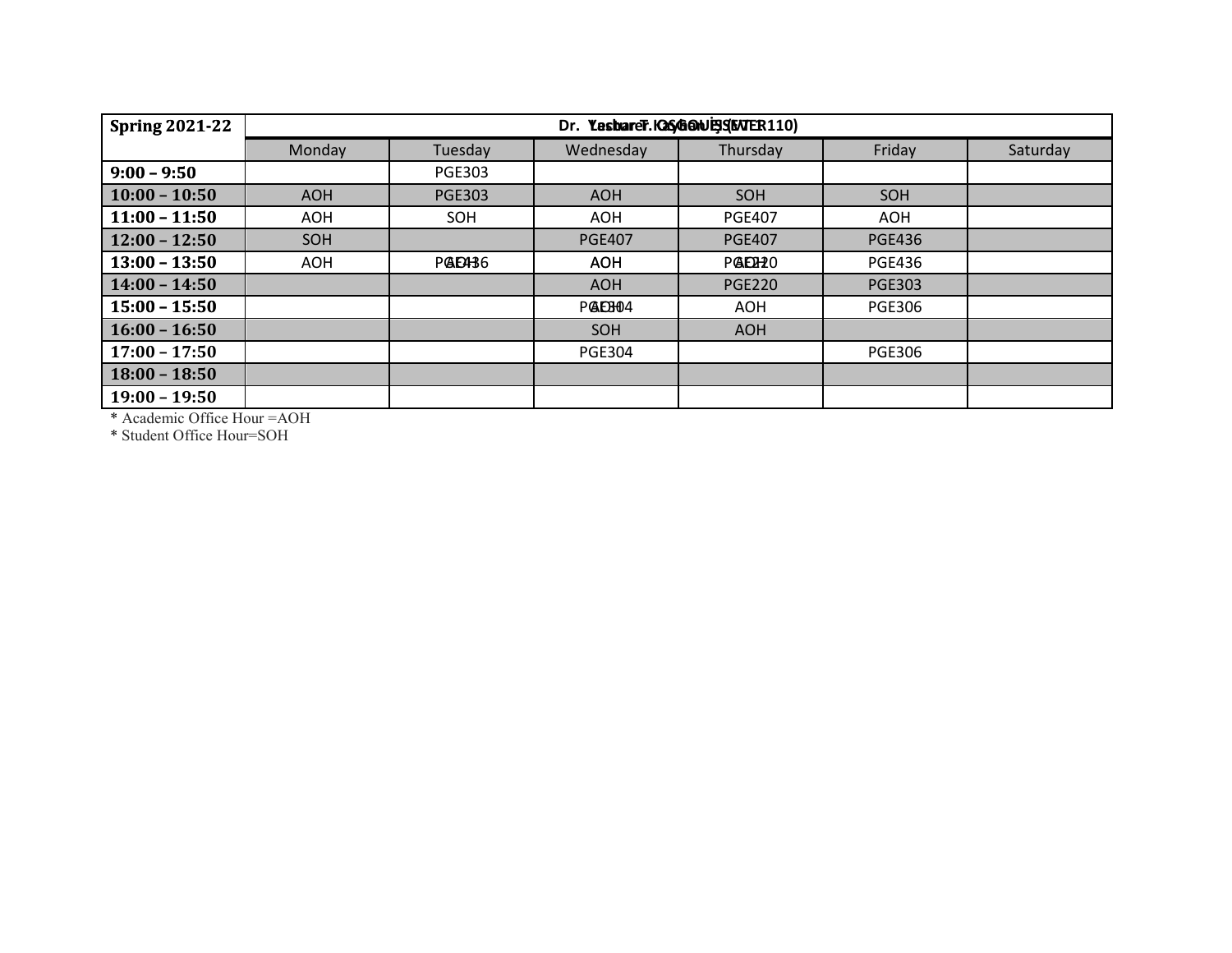| $17:00 - 17:50$ |  |  | PGE504/PGE604 |  |
|-----------------|--|--|---------------|--|
| $18:00 - 18:50$ |  |  | PGE504/PGE604 |  |
| $19:00 - 19:50$ |  |  | PGE504/PGE604 |  |

| 2021-22 Spring  | MSc. Palang Moronke GUFUL (VT 1 110) |                           |                           |                                  |            |          |  |  |
|-----------------|--------------------------------------|---------------------------|---------------------------|----------------------------------|------------|----------|--|--|
|                 | <b>Monday</b>                        | Tuesday                   | Wednesday                 | Thursday                         | Friday     | Saturday |  |  |
| $9:00 - 9:50$   | <b>AOH</b>                           | AOH                       | ECC213<br><b>VT 2 D02</b> | <b>AOH</b>                       | <b>AOH</b> |          |  |  |
| $10:00 - 10:50$ | SOH                                  | <b>SOH</b>                | SOH                       | <b>PGE307</b><br><b>VT 1 D05</b> | SOH        |          |  |  |
| $11:00 - 11:50$ | <b>PGE218</b><br>EZ 0 D04            | <b>PGE218</b><br>EZ 0 D03 | <b>AOH</b>                | <b>PGE307</b><br>VT 1 D05        | <b>AOH</b> |          |  |  |
| $12:00 - 12:50$ | <b>PGE218</b><br><b>EZ 0 D04</b>     | <b>AOH</b>                | <b>AOH</b>                |                                  |            |          |  |  |
| $13:00 - 13:50$ | ECC213                               | <b>TDE102</b>             |                           | SOH                              |            |          |  |  |